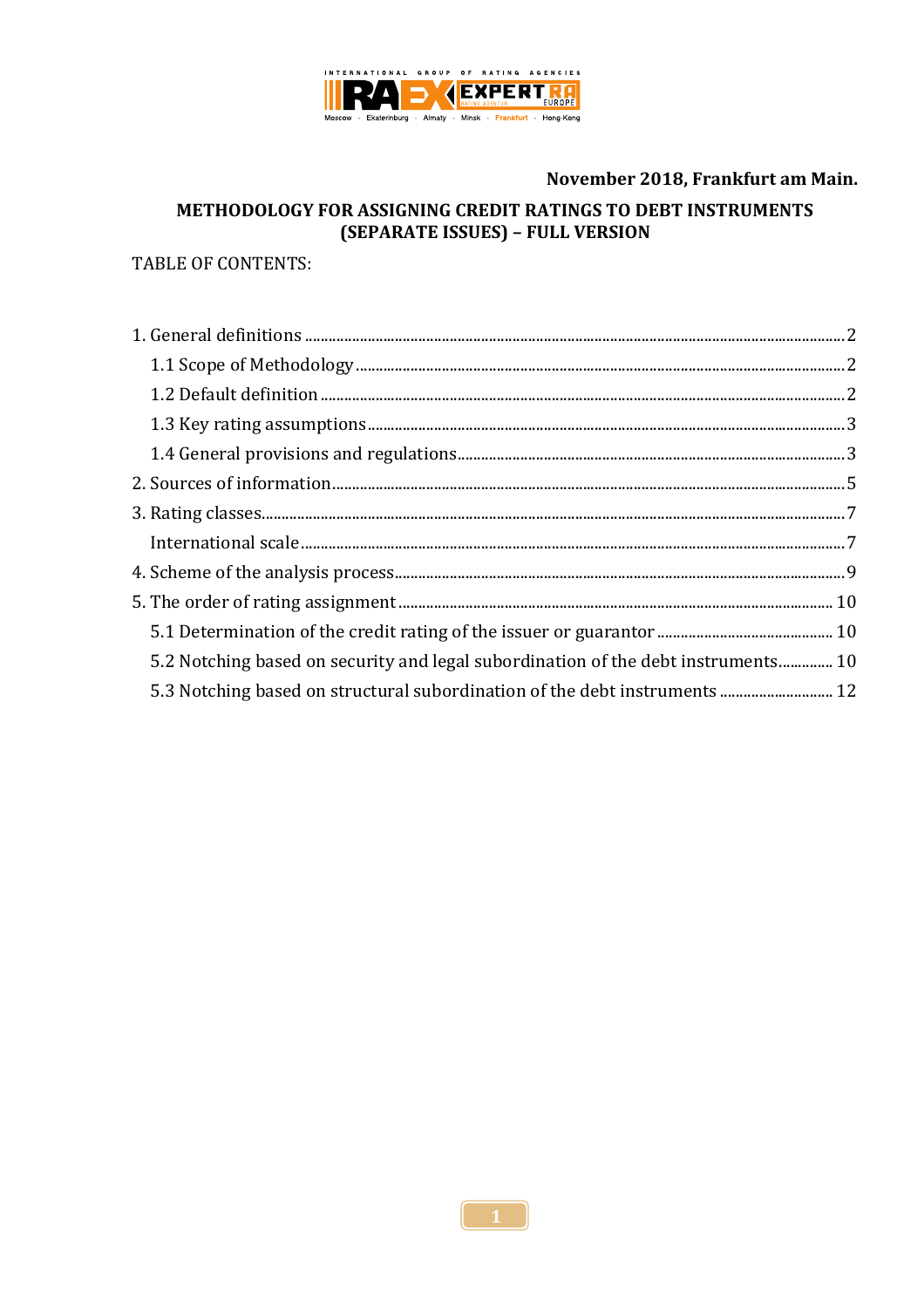

# <span id="page-1-0"></span>**1. General definitions**

# <span id="page-1-1"></span>**1.1 Scope of Methodology**

This methodology is applicable for debt instruments (separate issue/issues) issued by the entities, whose creditworthiness can be assessed by the Agency on the basis of the valid versions of the methodologies published on the web-site of the Agency.

Depending on the current status of the debt issue, the Agency can assign credit rating to the debt issue, as well as expected credit rating to the debt issue.

**Credit rating** of a debt instrument (separate issue / issues) represents the opinion of Rating-Agentur Expert RA GmbH on the ability of the entity (issuer / guarantor) to fulfill its financial liabilities on this/these instrument/ instruments fully and in a timely manner. The credit rating shall be assigned, only if the debt issue was registered in accordance to the relevant regulation.

**Expected credit rating of a debt instrument** (separate issue / issues) represents the opinion of Rating-Agentur Expert RA GmbH on the ability of the entity (issuer / guarantor) to fulfill its financial liabilities on instrument/ instruments, planned for the issue, fully and in a timely manner. The credit rating shall be assigned, only if the debt issue was registered in accordance to the relevant regulation. The expected credit rating shall be assigned on the basis of the project of the debt issue prospect.

The logic schemes and the structures of the analysis for the assignment of a credit rating to a debt instrument and expected credit rating to a debt instrument are the same. When the debt instrument having an expected credit rating, is finally issued (the relevant documents on the debt issuance are received), it should be assigned with a credit rating. The expected credit rating previously assigned shall be directly transferred to the credit rating and withdrawn, if the issue conditions remained unchanged.

This methodology is not applicable for debt instruments (separate issue/issues) that can be characterized as structured financial instruments (for example, covered bonds).

# <span id="page-1-2"></span>**1.2 Default definition**

The default definition is different for the debt instruments, covered by the surety / guarantee; debt instruments having a covenant of public offer to purchase in case of issuer's default; and debt instruments not having such coverage or not having such covenant.

For the debt instruments not covered by the surety / guarantee and debt instruments not having a covenant of public offer to purchase in case of issuer's default, any of the following cases are considered as default on the bond issue by the Agency:

- Non-fulfillment of financial liabilities on debt instruments after the end of the period of technical default (more than 10 business days / less than 10 business days if such conditions are determined by the bond prospect), including: failure to pay interest (coupon) on bonds; non-redemption of the nominal value of bonds; non-fulfillment of liability to purchase bonds (if such liability is included to the issuing covenants (offer to purchase));
- License withdrawal or non-prolongation of the license, issued for the term period, which will cause the rated entity to stop providing its key services. If the rated entity legally initiated a process of license revocation and the bank fulfilled all its financial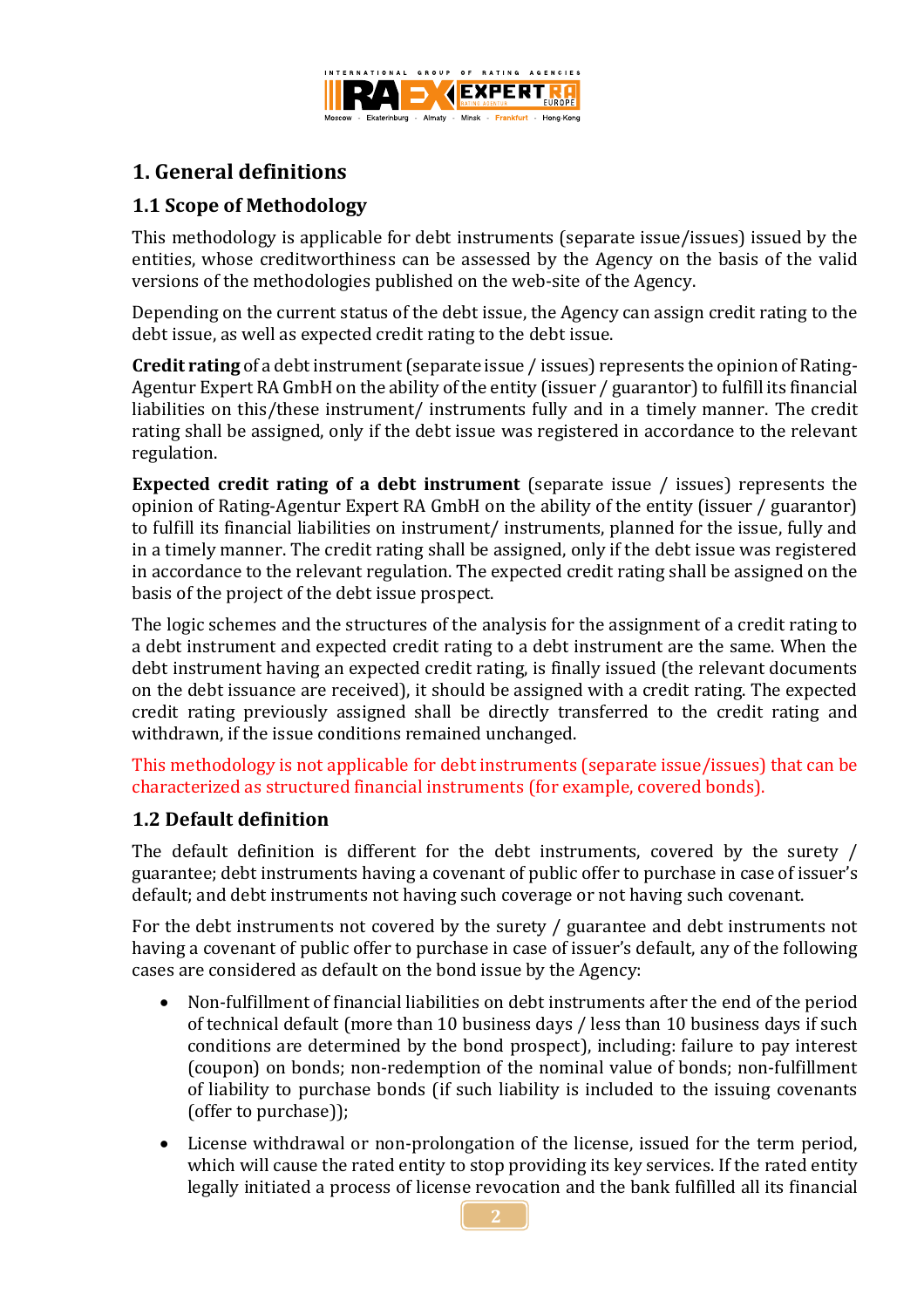

liabilities on time and in a full amount, this case is not considered as default by the Agency;

- If the rated entity's debt liabilities were restructured within the last two months and, after this, creditors have worse conditions as compared with what was initially mentioned in the agreements (for instance, if the current agreement on subordinated debt includes the option of converting this debt to equity shares of the entity, this is not considered as default by the Agency);
- Default of the issuer of the rated debt instrument in accordance to the relevant methodology.

According to the Agency's definition, the date of default is the date of the end of the corresponding period after the first case of non-fulfillment of liabilities listed by the Agency. If the Agency did not state the default of the entity before the date of license withdrawal, the date of license withdrawal is to be considered as the date of default.

For the debt instruments covered by the surety / guarantee, the Agency considered as a default the following case: non-fulfillment by the guarantor its liabilities on the debt issue within the period determined in the agreement, after the guarantee case raised and beneficiary claimed discharge of an obligation to the guarantor.

For the debt instruments, having a covenant of public offer to purchase in case of issuer's default, the Agency considered as a default the following case: an offeror didn't fulfill its liabilities on the offer within the period determined by the offer after the liabilities were not fulfilled by the issuer, and the debt holder claimed an offeror to fulfill the offer conditions (to purchase debt instruments).

## <span id="page-2-0"></span>**1.3 Key rating assumptions**

There are following rating assumptions:

- 1. There is a stable cause-effect relationship between the level of creditworthiness (hereinafter referred to rating level) of the debt instrument and the qualitative and quantitative factors, listed in this methodology;
- 2. The special characteristic of debt instruments is their diversity in terms of subordination, which influences the order of creditors' claim fulfillment in case of the entity's default. The presence of subordination means that the debt issue can be assigned with a lower rating, as compared to the credit rating of the issuer / guarantor / offeror of this issue. If there is a collateral on the debt issue, it can have a positive impact of the credit rating of the issue;
- 3. All macro risks are covered by the relevant assessment of the systematic risks for the specific type of entity.

## <span id="page-2-1"></span>**1.4 General provisions and regulations**

In accordance with the Regulation (EC) No 1060/2009 of the European Parliament and of the Council of 16 September 2009 on credit rating agencies and further amending or supplementing regulation (hereinafter – the CRA regulation) Rating-Agentur Expert RA GmbH strictly follows the requirements regarding the maintenance of its methodologies:

The Agency uses the methodologies that are rigorous, systematic and continuous.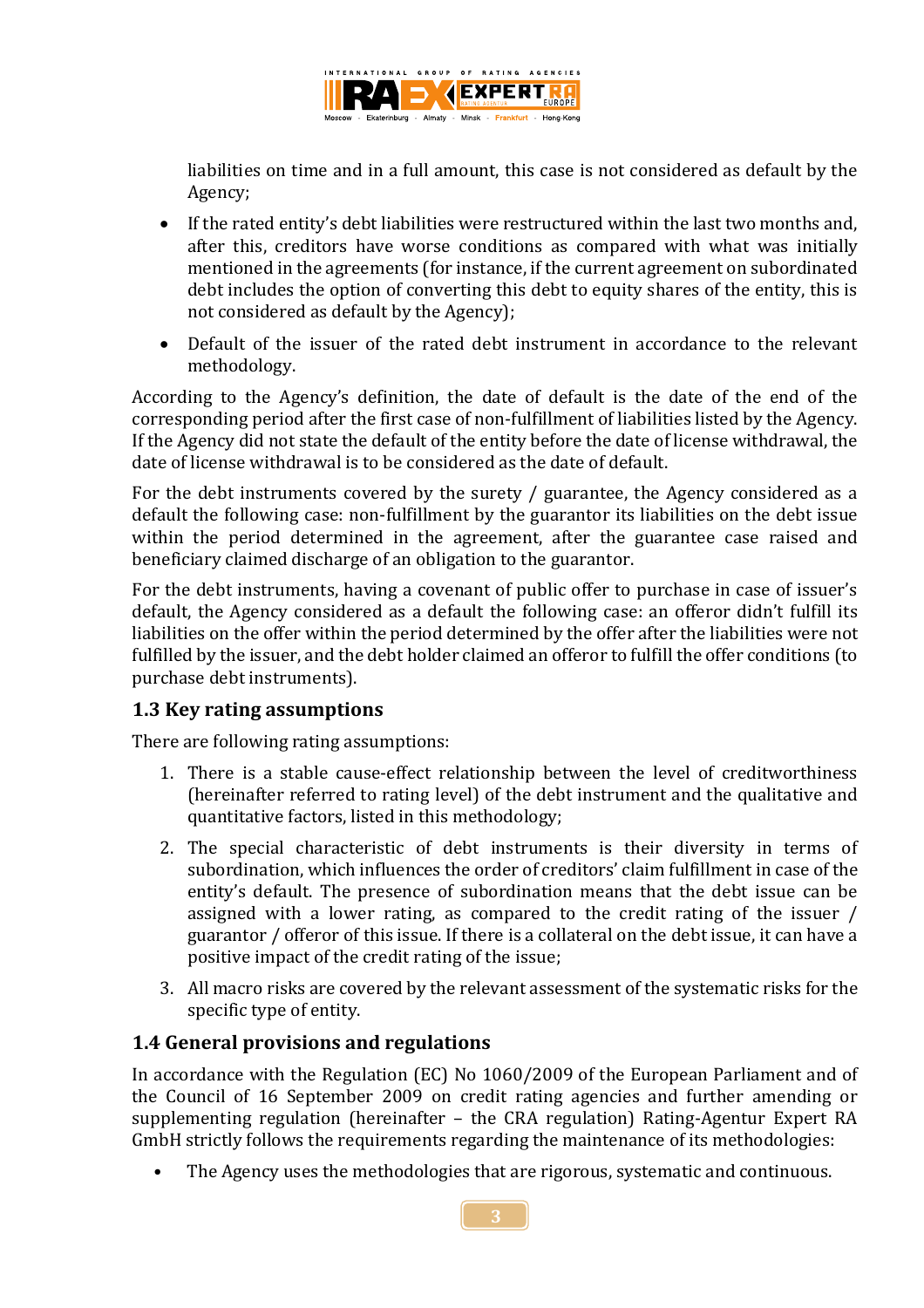

- The Agency discloses on its website information on the methodologies, models and key rating assumptions accompanied with the explanation of assumptions, parameters, limits and uncertainties surrounding the models and rating methodologies.
- Methodologies, models and key rating assumptions such as mathematical or correlation assumptions used for determining credit ratings are properly maintained, up-to-date and subject to a comprehensive review on a periodic basis.
- There are internal procedures established for regular review of methodologies in order to be able to properly reflect the changing conditions in the underlying asset markets.
- The Agency monitors and reviews its methodologies on an ongoing basis and at least annually, in particular where material changes occur that could have an impact on a rating. The Agency monitors the impact of changes in macroeconomic or financial market conditions on ratings.
- There is a review function responsible for periodically reviewing the Agency's methodologies and any significant changes or modifications thereto as well as the appropriateness of those methodologies, where they are used or intended to be used for the assessment of new financial instruments.
- The Agency publishes the proposed material changes or proposed new rating methodologies on its website, together with a detailed explanation of the reasons for and the implications of the proposed material changes or proposed new rating methodologies, inviting stakeholders to submit comments within a period of one month.
- The Agency notifies ESMA of the intended material changes to the rating methodologies or the proposed new rating methodologies when the proposed changes or proposed new rating methodologies are published on its website. After the expiry of the consultation period, the Agency notifies ESMA of any changes due to the consultation.
- When the rating methodologies are changed, the Agency immediately discloses the likely scope of ratings to be affected, informs ESMA and publishes on its website the results of the consultation and the new rating methodologies together with a detailed explanation thereof and their date of application. The affected ratings are reviewed as soon as possible and no later than six months after the change, in the meantime placing those ratings under observation. The Agency re-rates all ratings that have been based on those methodologies if, following the review, the overall combined effect of the changes affects those ratings.
- Changes in ratings are issued in accordance with the Agency's published methodologies. The Agency ensures that the ratings and the outlooks it issues are based on a thorough analysis of all the information that is available to it and that is relevant to its analysis according to the applicable rating methodologies. The information the Agency uses in assigning ratings and outlooks is of sufficient quality and from reliable sources. The Agency issues ratings and rating outlooks stipulating that the rating is the Agency's opinion and should not be regarded as a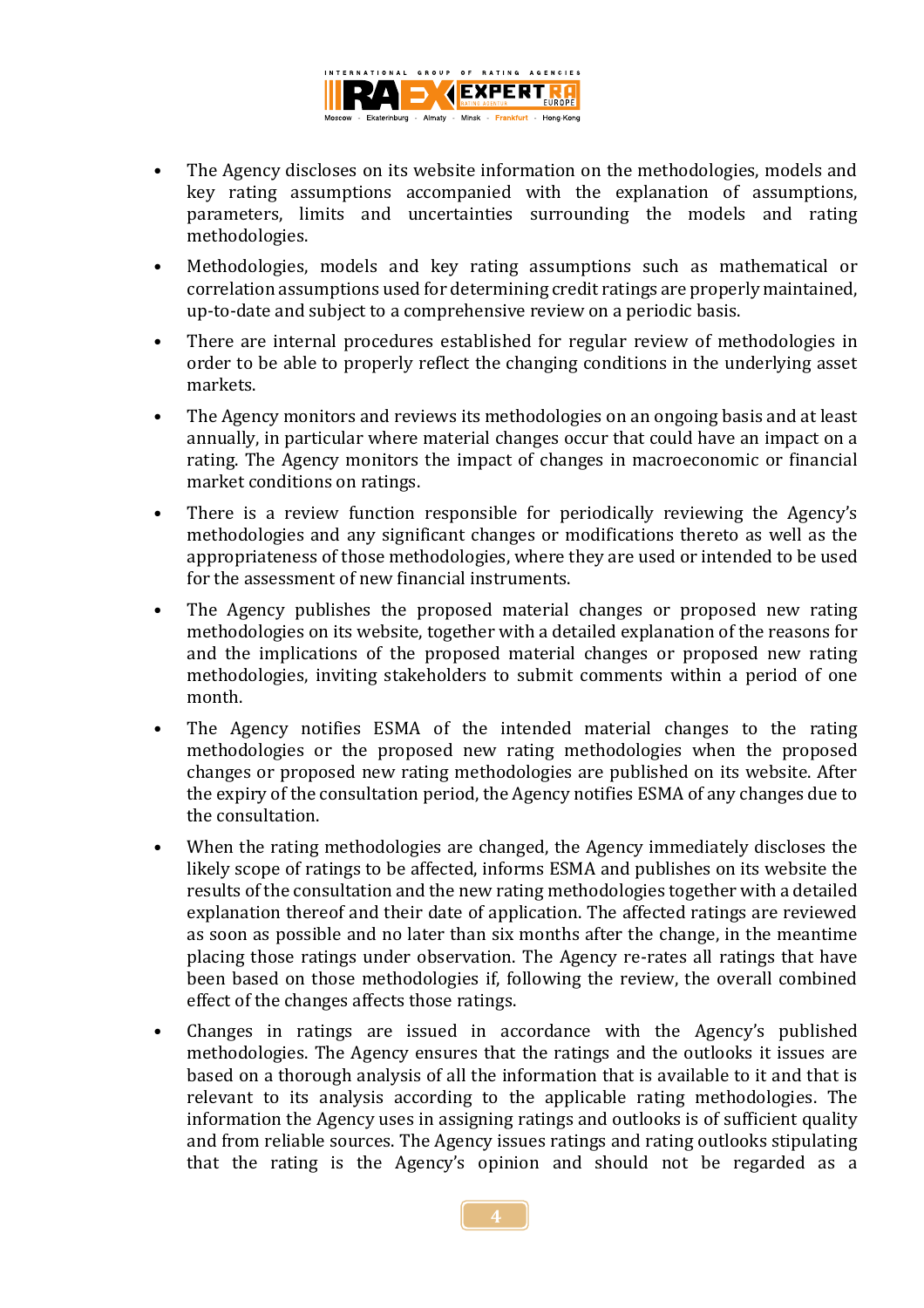

recommendation to buy, hold or sell any securities or assets, or to make investment decisions.

- Changes in the quality of information available for monitoring an existing rating are disclosed with the rating review and, if appropriate, a revision of the rating is made.
- If the Agency becomes aware of errors in its methodologies it shall immediately notify ESMA about those errors and all affected rated entities, explaining the impact the on ratings and indicating the need to review issued ratings. If errors have an impact on ratings, the Agency shall publish them on its website and correct the errors in the methodologies.

# <span id="page-4-0"></span>**2. Sources of information**

While assigning a rating, the following sources of information are used:

- Bond issuance prospectus (if any) / preliminary bond prospectus;
- Report on the bond issuance (if any);
- Presentation for investors (if any):
- Plan for the using of funds, raised through the debt instrument issuance;
- Issuer's statute:
- Contracts/ agreements for the guarantee, which covers the fulfilment of financial liabilities of the debt issue (if any);
- Conditions of the public offer for purchase of debt instruments in case of issuer's default (if any);
- Financial outlook or financial model of the rated entity (if any);
- Credit rating of the issuer / guarantor / offeror or their rating classes, which are used as a basis for the assignment of the credit rating to the debt issue;

The Agency can request and use other information, necessary for deeper analysis of the debt instrument's reliability.

In addition, for the assessment of the issuer's creditworthiness the Agency uses the current methodologies applicable for specific type of entity (which performs as an issuer / guarantor of the rated debt instruments), as well as all sources of information listed in such methodologies.

When assigning ratings, the Agency can reclassify some accounting entries, on the basis of their economic meaning. For example: long-term liabilities can be reclassified to the shortterm liabilities if the creditor has a right to call for early repayment. In this case, financial ratios are adjusted in order to provide comparability of different rated objects.

The Agency can take into account future changes in the financial statements on the basis of the forecasts of the Agency, plans of the issuer / guarantor / offeror and (or) if the Agency has reliable information on changes in the structure of assets and liabilities, as well as cash flow. In this case, the Agency can recalculate the ratios and financial indicators taking into account potential / expected changes. For instance, if the Agency knows that the issuer /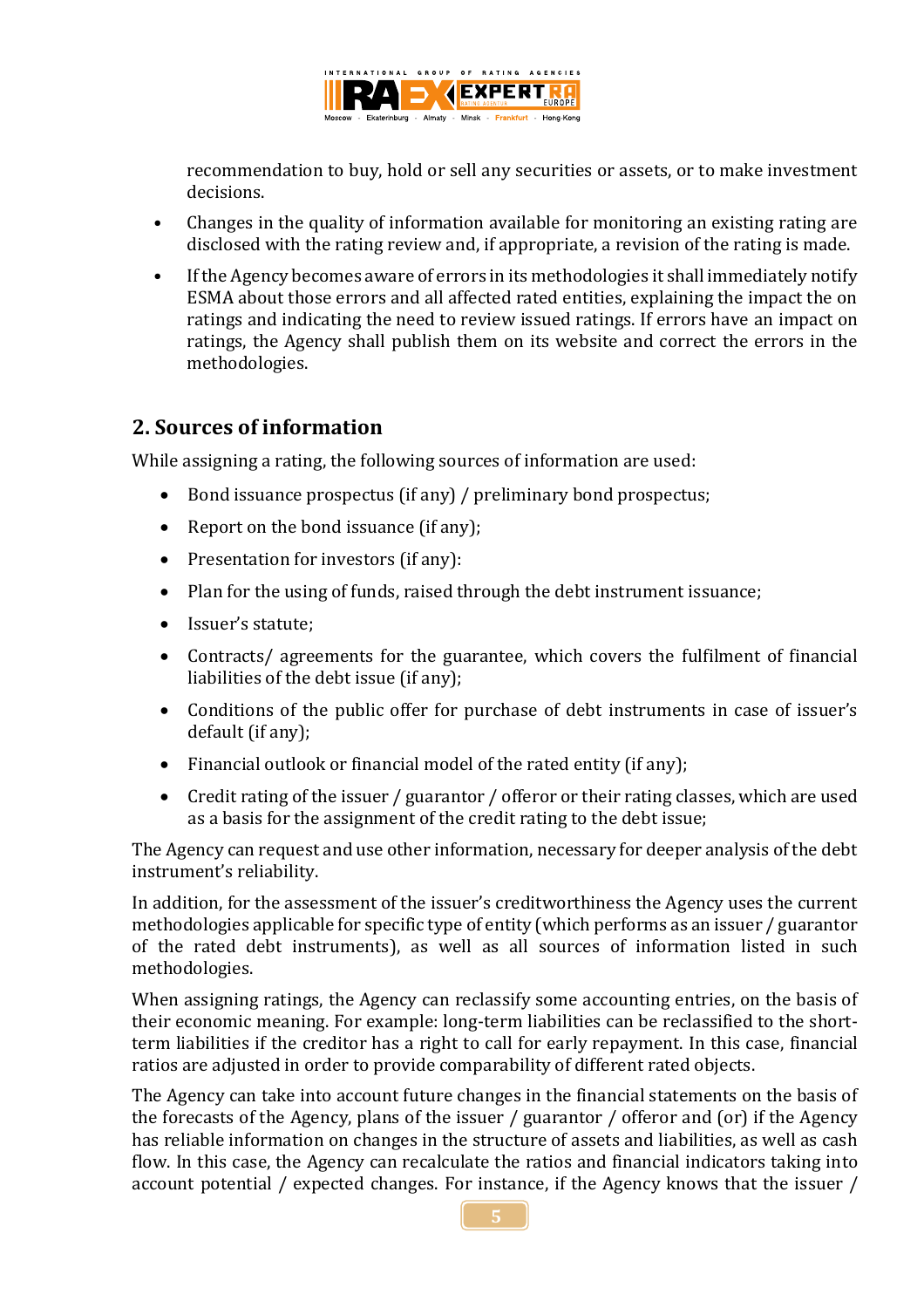

guarantor / offeror has plans to raise debt, the debt ratios can be adjusted taking into account such plans and taking into account the nature of assets, that are planned to purchase by the entity using the raised funds.

If the information provided by the rated entity is not enough for the analysis, the Agency has to refuse from assignment / maintaining current credit rating. If the rated entity has existing rating in this situation, this rating is withdrawn without confirmation.

Adequacy of the information for the assignment of the credit rating is determined on the basis of ability / or disability to make an assessment in accordance with this methodology. The main criteria used to determine the adequacy of the information are following:

- Ability to make an analysis of the debt instrument on the basis of factors, listed in this methodology (see Section 5), as well as ability to make an analysis of the issuer guarantor / offeror on the basis of factors, listed in the correspondent section of the methodology relevant for this type of entity;
- Ability to make an analysis of all stress- and support-factors, listed in this methodology.

If the mentioned criteria are satisfied, but the Agency was not provided with the full set of information requested, the Agency has a right to assign a rating taking into account adjustments for the score of some factors, which are approved by the rating committee. As a general rule, such adjustments are conservative (have negative influence). Absence of information is considered as negative information by the Agency.

The Agency checks the reliability of the financial statements and other information provided by the issuer / guarantor / offeror in accordance with the internal procedure of the Agency. If the Agency detects signs of significant non-reliability of the financial statements and other information provided by the company, the Agency refuses the assignment / maintenance of the current rating. If the company has the current rating in this situation, this rating is withdrawn without confirmation.

If the Agency detects signs of minor manipulation with the financial statements and other information provided by the issuer / guarantor / offeror, the Agency can reduce the score for some factors (for instance, the score for corporate governance), or assign "other" stressfactor.

If two or more sources of information contradict each other and the issuer / guarantor / offeror does not provide proper explanation of these contradictions, the source of information that better and more conservatively reflects the risks of the rated object is used.

If the issuer / guarantor / offeror has radical changes in its business model and there is no representative information about risks of the new business model, the Agency refuses the assignment / maintenance of the current rating. If the company has current rating in this situation, this rating is withdrawn without confirmation.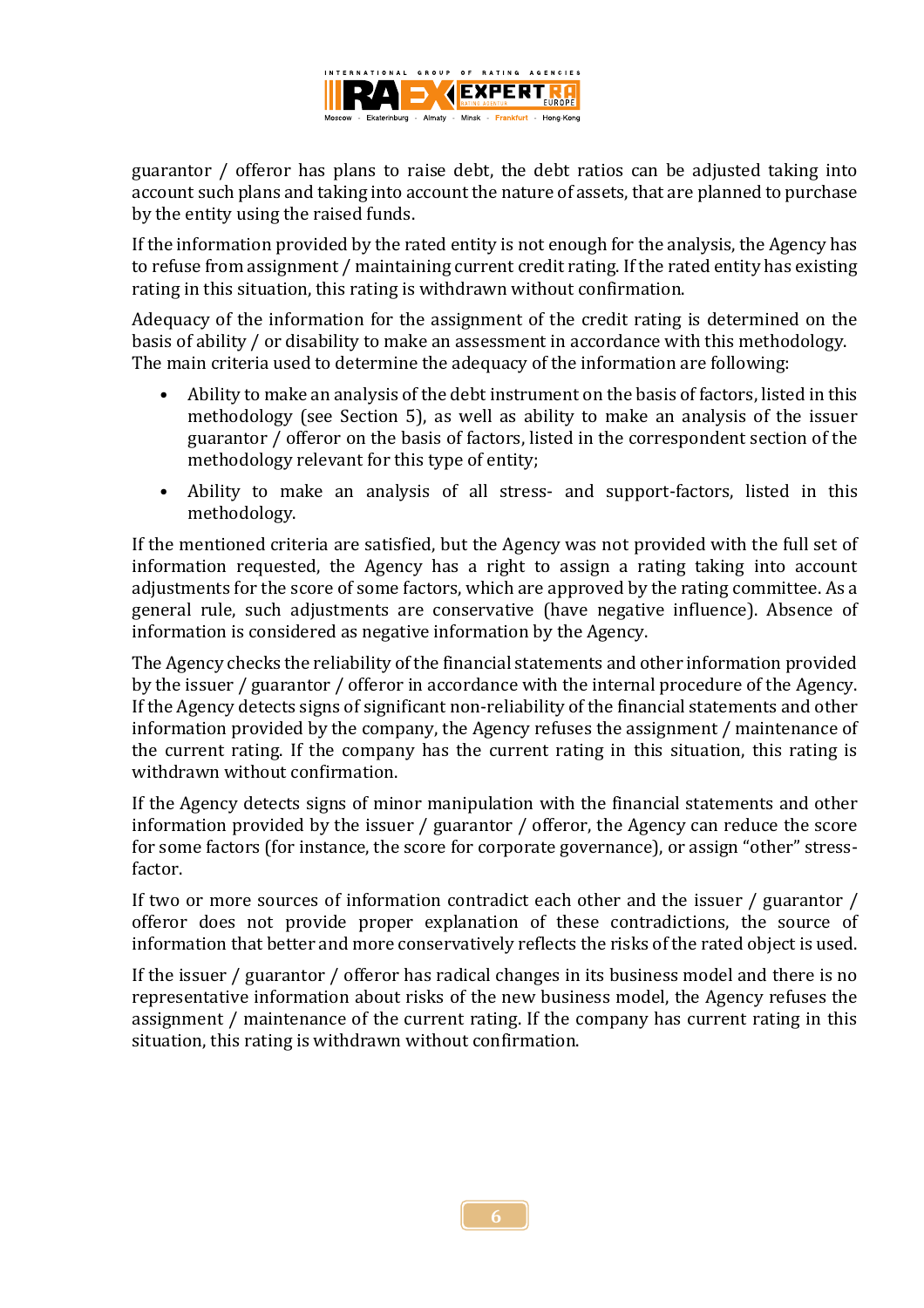

# <span id="page-6-0"></span>**3. Rating classes**

The debt instruments of the entity can be classified into one of the following rating classes:

### <span id="page-6-1"></span>**International scale**

## **Class AAA: The highest level of creditworthiness**

In the short-run the entity will ensure timely fulfillment of all its financial liabilities within the framework of the debt instrument issue with exceptionally high probability. In the midrun there is a significant probability that the liabilities will be fulfilled even in case of significant unfavorable changes in the macroeconomic and market indicators.

#### **Class AA: Very high level of creditworthiness**

In the short-run the entity will ensure timely fulfillment of all its financial liabilities, within the framework of the debt instrument issue with very high probability. In the mid-run there is a significant probability that the liabilities will be fulfilled if the macroeconomic and market indicators remain stable.

#### **Class A: High level of creditworthiness**

In the short-run the entity will ensure timely fulfillment of all its financial liabilities within the framework of the debt instrument issue with high probability. In the mid-run the probability of fulfilling the liabilities requiring significant payments depends greatly on the stability of the macroeconomic and market indicators.

#### **Class ВBB: Moderately high level of creditworthiness**

In the short-run the entity will ensure timely fulfillment of all its current financial liabilities within the framework of the debt instrument issue, as well as small- and medium-sized contingent liabilities, with high probability. The probability of financial difficulties in case of other liabilities requiring significant lump-sum payments is considered as moderately low. In the mid-run the probability of fulfilling the liabilities within the framework of the debt instrument issue depends on the stability of the macroeconomic and market indicators.

#### **Class ВB: Sufficient level of creditworthiness**

In the short-run the entity will ensure timely fulfillment of all its current financial liabilities within the framework of the debt instrument issue, as well as small- and medium-sized contingent liabilities, with high probability. The probability of financial difficulties is considered as moderate in case of other liabilities requiring significant payments. In the midrun the probability of fulfilling the liabilities within the framework of the debt instrument issue depends on the stability of the macroeconomic and market indicators.

#### **Class В: Moderately low level of creditworthiness**

In the short-run the entity will ensure timely fulfillment of almost all of its current financial liabilities within the framework of the debt instrument issue with high probability. The probability of not fulfilling contingent liabilities is moderately high. In the mid-run the probability of fulfilling the liabilities within the framework of the debt instrument issue depends on the stability of the macroeconomic and market indicators.

#### **Class СCC: Low level of creditworthiness**

In the short-run the probability of not fulfilling financial liabilities of the entity within the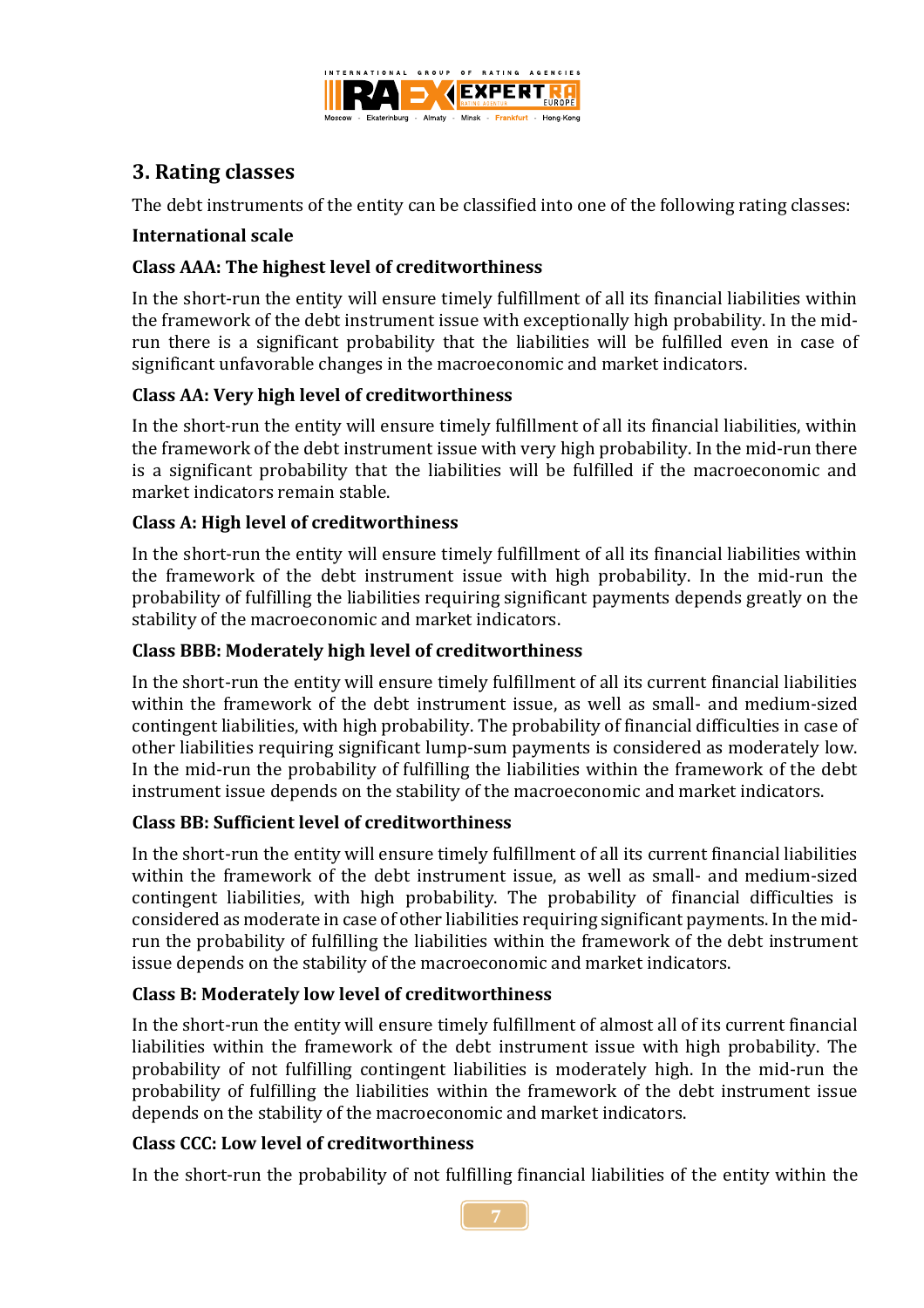

framework of the debt instrument issue is high.

#### **Class СC: Very low level of creditworthiness (close to default)**

In the short-run the probability of not fulfilling occurring financial liabilities of the entity within the framework of the debt instrument issue is very high.

#### **Class С: The lowest level of creditworthiness (partial default)**

The entity is not ensuring timely fulfillment of some financial liabilities within the framework of the debt instrument issue.

#### **Class D: Default**

The entity is not ensuring the fulfillment of almost all its financial liabilities within the framework of the debt instrument issue.

One of the above rating levels that can be assigned to the issue (excluding AAA and ratings below CCC) may be supplemented with  $(+)$  or  $(-)$  sign depending on the value of the rating score.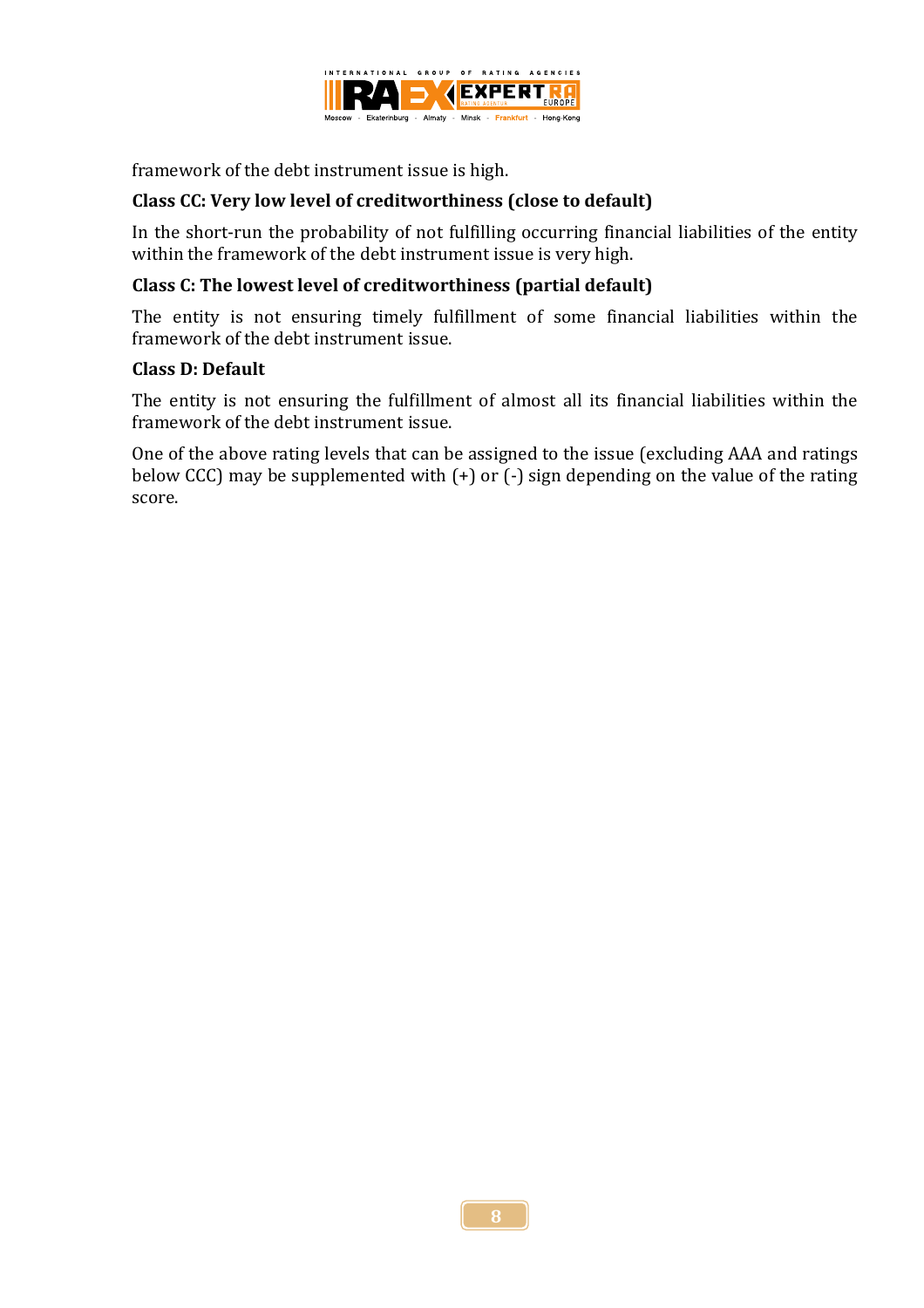

# **4. Scheme of the analysis process**



<span id="page-8-0"></span>**BASELINE CREDIT RATING** 

**NOTCHING**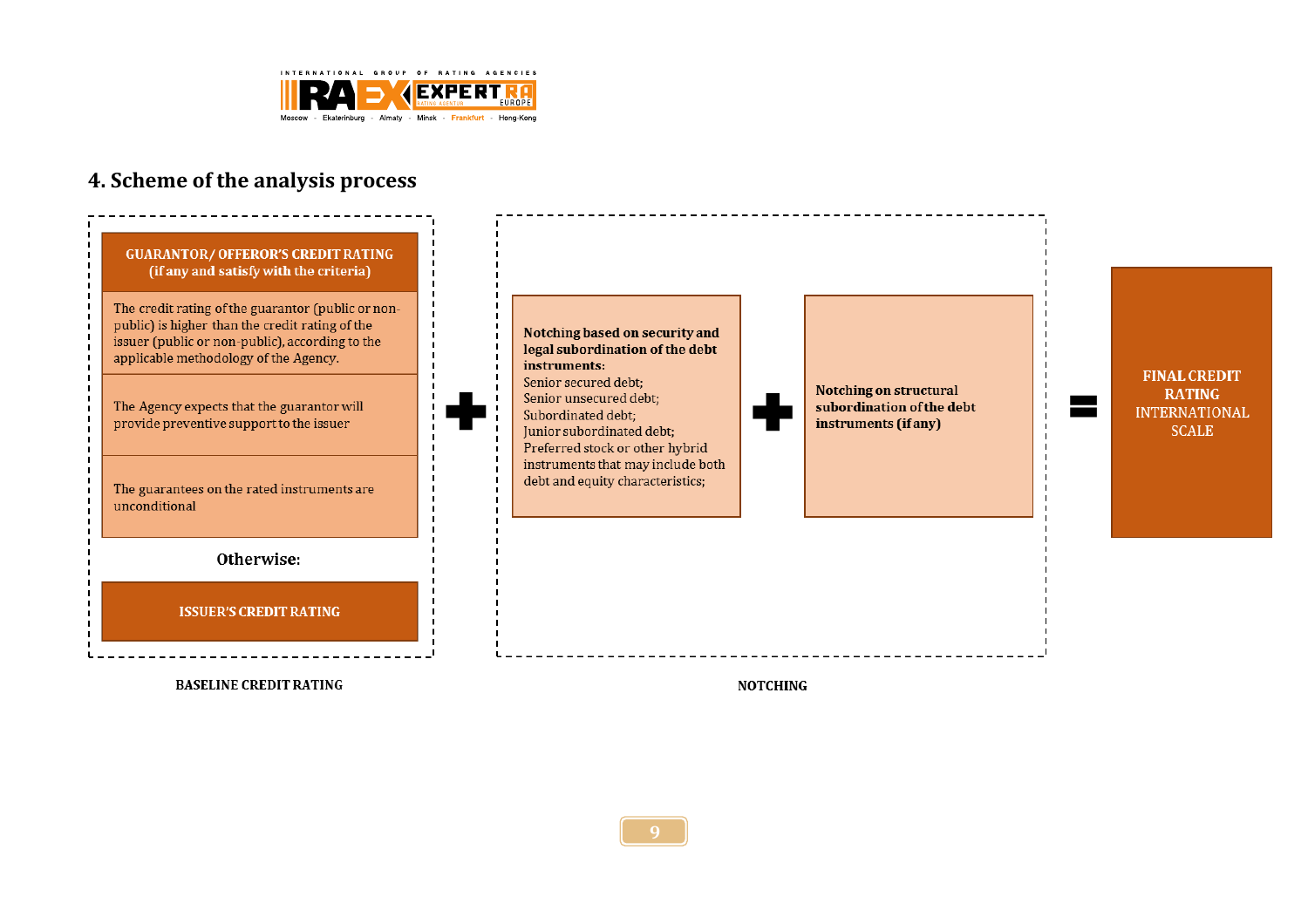

# <span id="page-9-0"></span>**5. The order of rating assignment**

## <span id="page-9-1"></span>**5.1 Determination of the credit rating of the issuer or guarantor**

The starting point of the rating process for the assignment of the credit rating to the debt instrument (issue/ issues) is determination of the credit rating of the issuer or the entity performing as guarantor / offeror on the rated instruments on the basis of the methodology applicable for this type of entity.

If there is a guarantor / offeror for the rated instruments, the Agency shall check if the guarantor / offeror and its relationships with the issuer satisfy with the following conditions:

- 1. The Agency expects that the guarantor / offeror will provide preventive support to the issuer (support before the technical default on the rated issuance as well as on other liabilities, if default on such liabilities can be a reason for the bonds' holders to call for prescheduled fulfilment of liabilities);
- 2. The guarantees on the rated instruments are unconditional, e.g. do not include any covenants that can prevent the provision of financial support to the issuer;
- 3. The credit rating of the guarantor / offeror (public or non-public) is higher than the credit rating of the issuer (public or non-public), according to the applicable methodology of the Agency. In order to check the fulfillment of this condition, the Agency shall perform the credit rating analysis of the guarantor/ offeror and the issuer according to the applicable methodology/ methodologies and on the basis of the publically available and requested information. If the Agency has no sufficient information to assign a credit rating to a guarantor / offeror according to the applicable methodology, this condition is considered as not satisfied.

If the guarantor / offeror exists and satisfies with all mentioned conditions, the Agency uses the credit rating of the guarantor / offeror as a baseline credit rating for the assessment for the credit rating of the debt instrument (issue/ issues). Otherwise, the Agency uses the credit rating of the issuer as a baseline credit rating.

## <span id="page-9-2"></span>**5.2 Notching based on security and legal subordination of the debt instruments**

Due to the fact that the expected loss severity and therefore loss recovery rate can vary significantly for different debt instruments issued by the same issuer, the Agency uses adjustments (notching) for the baseline credit rating (issuer's or guarantor / offeror's credit rating) in order to assign credit rating to specific debt instrument /issue.

The analyst shall use the notching guidance shown in Table 1 to make rating distinctions arising from security and legal subordination of debt instruments.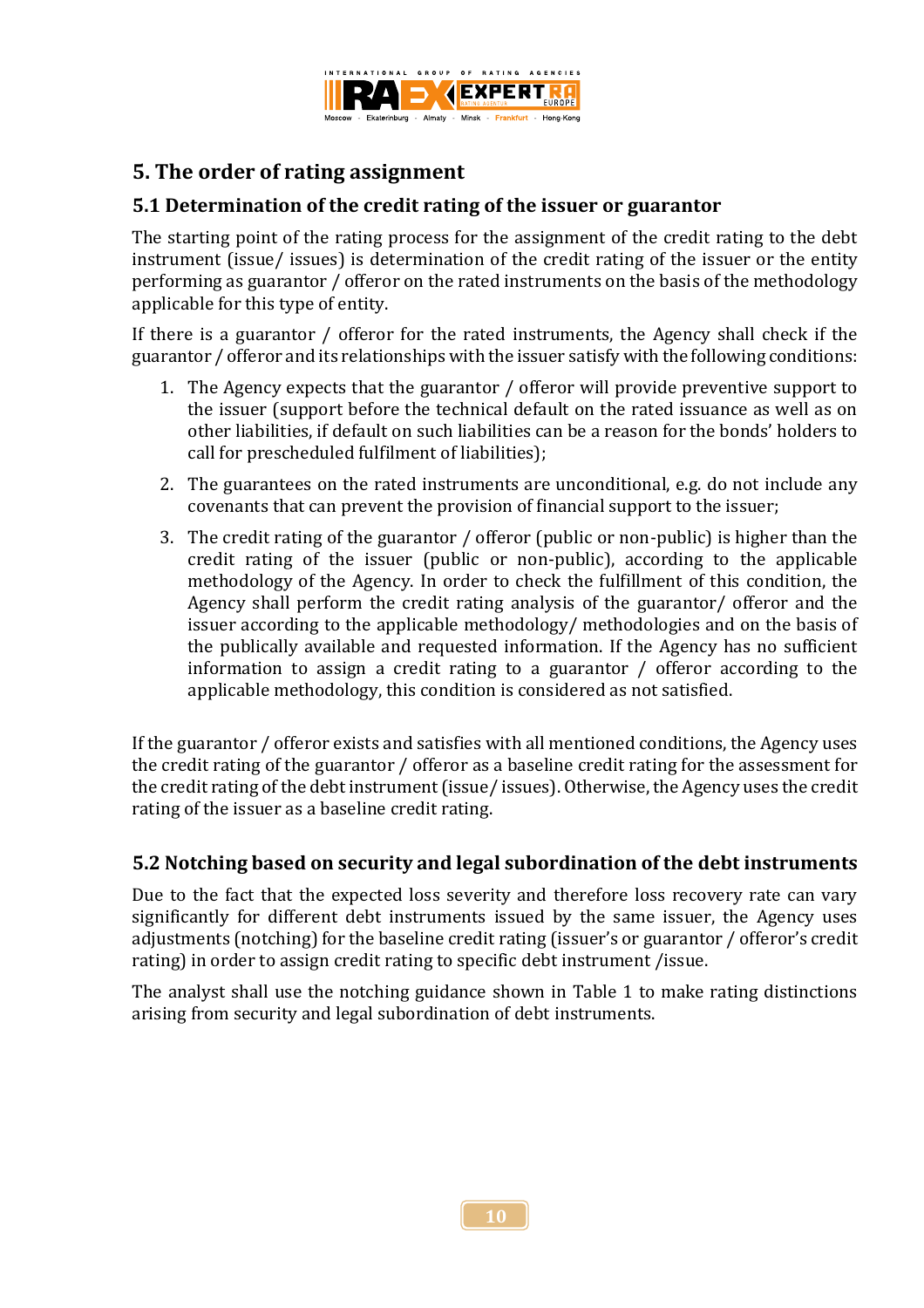

# **Table 1. Notching guidance for security and legal subordination**

| <b>Debt Type</b>            |                        | Notching to / Additional criteria for notching                                                                                                                                                                                                                                                                                                                                                                                                                                                                                                                                                                                                                                                                                                                                                                                                                                                                                                                                                                                  |
|-----------------------------|------------------------|---------------------------------------------------------------------------------------------------------------------------------------------------------------------------------------------------------------------------------------------------------------------------------------------------------------------------------------------------------------------------------------------------------------------------------------------------------------------------------------------------------------------------------------------------------------------------------------------------------------------------------------------------------------------------------------------------------------------------------------------------------------------------------------------------------------------------------------------------------------------------------------------------------------------------------------------------------------------------------------------------------------------------------|
|                             | from the               |                                                                                                                                                                                                                                                                                                                                                                                                                                                                                                                                                                                                                                                                                                                                                                                                                                                                                                                                                                                                                                 |
|                             | <b>baseline credit</b> |                                                                                                                                                                                                                                                                                                                                                                                                                                                                                                                                                                                                                                                                                                                                                                                                                                                                                                                                                                                                                                 |
| Senior secured<br>debt      | rating<br>$+2$         | All following conditions are satisfied:<br>1. Collateral is secured in legal terms in case of the issuer's<br>bankruptcy, i.e. it shall be separated from the bankrupt's<br>estate;<br>2. The Agency considers that the bankruptcy commissioner in<br>case of the issuer's default can insure the fulfillment of<br>bankrupt's liabilities on the rated issue (debt instrument)<br>fully;<br>3. Collateral is liquid and can be sold in the short-run;<br>4. The fair value of collateral at the moment of the assessment<br>guarantees the fulfillment of liabilities on debt instruments<br>fully when collateral is sold, and there are no reasons to<br>expect significant decrease of the fair value of collateral<br>before the redemption of debt liabilities;<br>5. Collateral is formed by assets rated BBB- (or equivalent) or<br>higher from the rating agency having a good reputation (or<br>the Agency assigned BBB- credit rating or higher (public or<br>non-public) to these assets on the basis of applicable |
|                             | $+1$                   | methodology and sufficient information);<br>All following conditions are satisfied:<br>1. Collateral is secured in legal terms in case of the issuer's<br>bankruptcy, i.e. it shall be separated from the bankrupt's<br>estate;<br>2. The Agency considers that the bankruptcy commissioner in<br>case of the issuer's default can insure the fulfillment of<br>bankrupt's liabilities on the rated issue (debt instrument)<br>fully;<br>3. Collateral is liquid and can be sold in the short-run;<br>4. The fair value of collateral at the moment of the assessment<br>guarantees the fulfillment of liabilities on debt instruments<br>fully when collateral is sold, and there are no reasons to<br>expect significant decrease of the fair value of collateral<br>before the redemption of debt liabilities;                                                                                                                                                                                                               |
| Senior unsecured<br>debt    | $\overline{0}$         |                                                                                                                                                                                                                                                                                                                                                                                                                                                                                                                                                                                                                                                                                                                                                                                                                                                                                                                                                                                                                                 |
| Subordinated debt -1        |                        | The following conditions are satisfied:<br>The issuer / guarantor / offeror was rated BBB- or higher by<br>the Agency;                                                                                                                                                                                                                                                                                                                                                                                                                                                                                                                                                                                                                                                                                                                                                                                                                                                                                                          |
|                             | $-2$                   | The following conditions are satisfied:<br>The issuer / guarantor / offeror was rated BB+ or lower by<br>the Agency;                                                                                                                                                                                                                                                                                                                                                                                                                                                                                                                                                                                                                                                                                                                                                                                                                                                                                                            |
| Junior<br>subordinated debt | $-2$                   | The following conditions are satisfied:<br>The issuer / guarantor / offeror was rated BBB- or higher by<br>the Agency;                                                                                                                                                                                                                                                                                                                                                                                                                                                                                                                                                                                                                                                                                                                                                                                                                                                                                                          |
|                             | $\cdot$ 3              | The following conditions are satisfied:                                                                                                                                                                                                                                                                                                                                                                                                                                                                                                                                                                                                                                                                                                                                                                                                                                                                                                                                                                                         |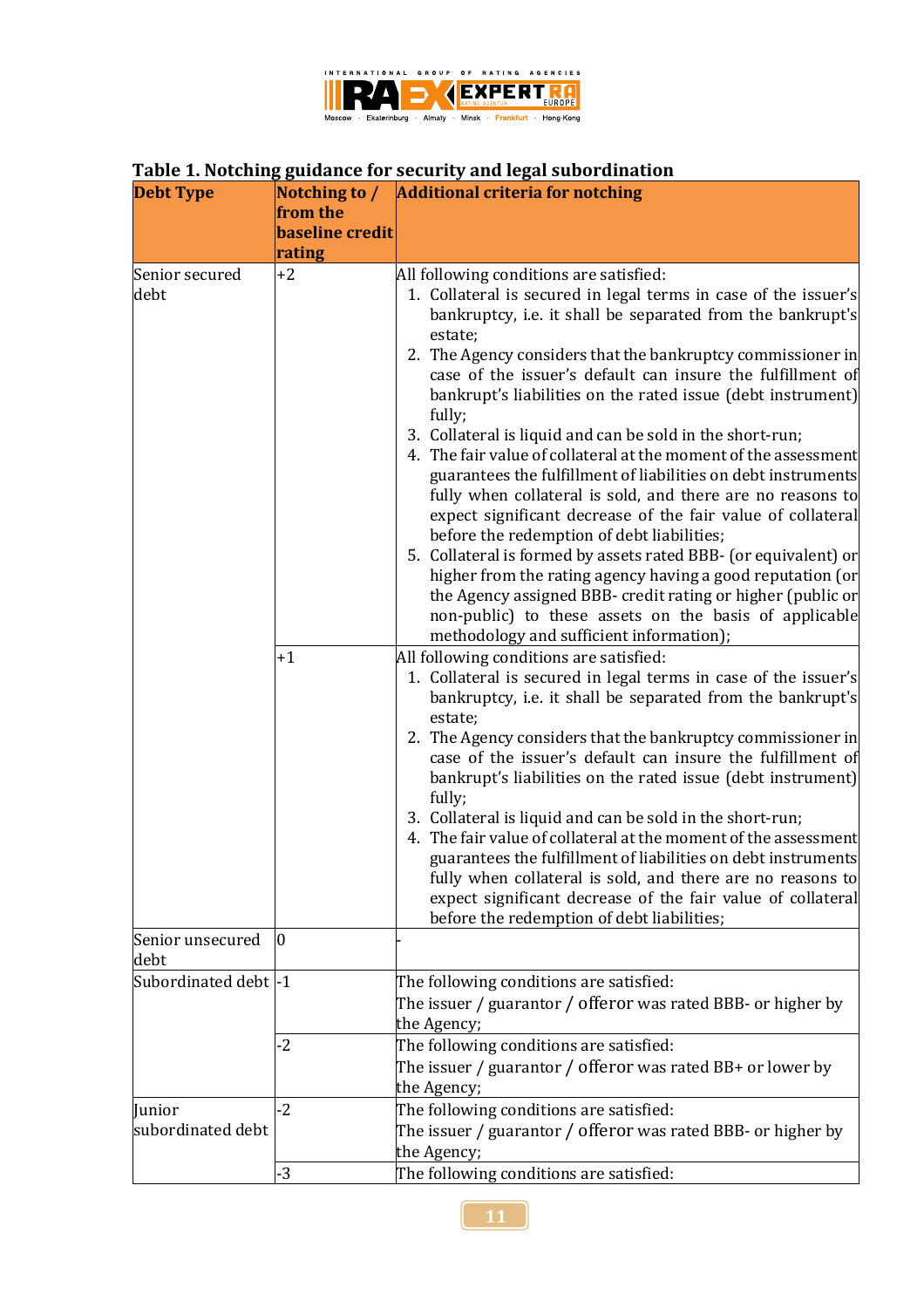

|                                                            | The issuer / guarantor / offeror was rated BB+ or lower by<br>the Agency; |
|------------------------------------------------------------|---------------------------------------------------------------------------|
| Preferred stock or  -3<br>other hybrid<br>instruments that |                                                                           |
| may include both<br>debt and equity                        |                                                                           |
| characteristics                                            |                                                                           |

The notching guidance in Table 1 represents actual notching in most but not all cases. When assessing the specific debt instruments, the analyst shall take into account all significant characteristics of the rated issue, issuer (or guarantor), economic environment in the jurisdiction of the issuer. For instance, covenants might trigger earlier default and affect recovery rates, and therefore shall be taken into account while making notching. There are following most common (but limited) examples, where the notching may differ from the guidance shown in Table 1:

- unbalanced capital structures where the rated issue forms a very small or large share of total debt of the issuer;
- complexity in the legal structure of the corporate organization or in the terms of the debt instruments;
- poor, non-predictable or unstable bankruptcy regulation in the country;
- significant mismatch between bankruptcy regulation and its practical implementation in the country;
- historically low loss recovery rates in case of entity's defaults in particular country;
- specific characteristics of the issue not covered by this methodology.

The Agency is not limited in its final notching decision by the described guidance and list of exceptions. In addition, the Agency can use specific guidance for different types of the debt instruments in specific sectors, such as banks, insurance, non-financial companies and others.

## <span id="page-11-0"></span>**5.3 Notching based on structural subordination of the debt instruments**

When analyzing the prioritization of the financial liabilities within the group of companies, the debt of the parent holding company shall be considered as subordinated to the debt of operating companies, included to group of companies. This statement is based on the fact that the debt servicing for the debt of the parent holding company is performed from the dividends of operating companies, the payment of which can be difficult in case of insufficient cash flow. In addition, usually debt at parent holding company has only a residual legal claim on the assets and cash flow of the operating companies. Therefore, debt of the parent company usually has higher expected loss severity as compared to debt of operating companies.

The Agency applies structural subordination to the debt instruments, only if the holding corporate structure is simplified, where the sole activity of the parent company is to hold